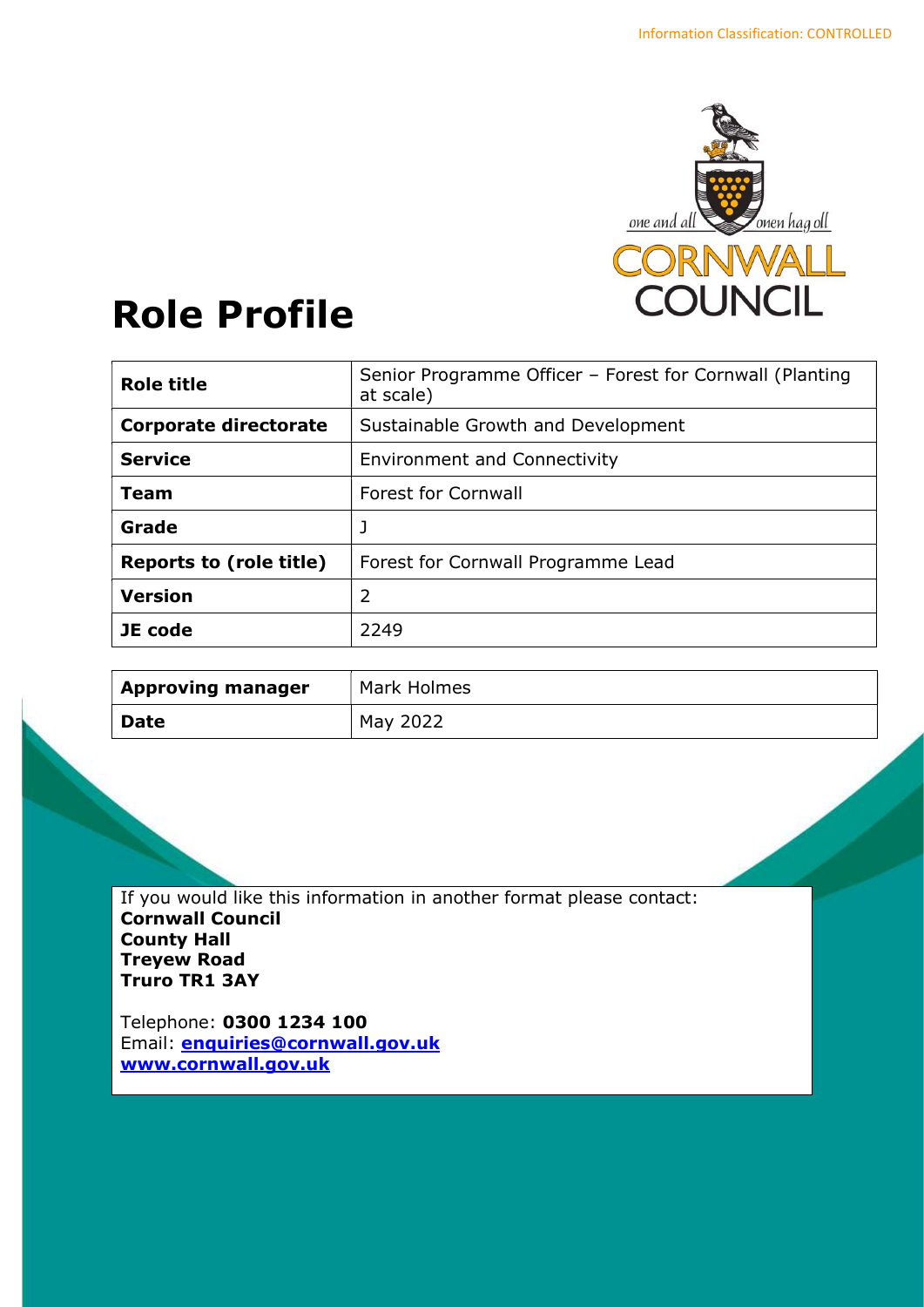# Role purpose

In January 2019, Cornwall Council declared a Climate Emergency and following the development and adoption of the Carbon Neutral Cornwall Action Plan in July of that year launched the Forest for Cornwall.

The Forest for Cornwall aims to enable and empower the people of Cornwall to take action to tackle the climate and ecological emergencies by helping our residents, businesses and communities create a new treescape through the establishment of 8000 hectares of new trees, hedgerows and woodlands across Cornwall.

The Forest for Cornwall (F4C) Senior Programme Officer planting at scale role will work as a leading officer within the team with particular responsibility for driving delivery of existing projects and developing new streams of activity within the Programme with a focus on our activity with landowners, businesses and farmers.

The role will also, working with the F4C lead, develop the forward programme, drawing on all possible partners and funding streams necessary for its success.

The role will be responsible for developing and overseeing delivery of a range of projects with a particular focus on enabling the delivery of activity at scale with a focus on enabling landowners, businesses and farmer to plant across Cornwall to aid nature's recovery as part of implementing natural climate and flood management solutions.

The postholder will help manage and mentor the officers in their day to day working with other partners (internal and external) to maximise synergies of effort.

Projects currently developed include the Defra Shared Outcomes Fund and the development of the Forest for Cornwall as one of two Woodland Creation Partnerships. There are many more strands to develop further including working with partners to develop further support materials, working with business and landowners to support tree establishment and advising landowners and land managers.

The Team will work closely with other teams in the Service and more widely across the authority – including Planning, Economic Development and Property. Furthermore, the Officers will also work (and lead) partnership development with a wide set of external partners including Town and Parish Councils, environmental charities, the NHS, private utilities, local businesses, Government bodies, schools, colleges, communities and individual actions.

The aim is to motivate everyone to look after the trees that they already have, to take action to establish more trees and hedges on their own land and in their local community.

# **Dimensions**

Annual financial accountability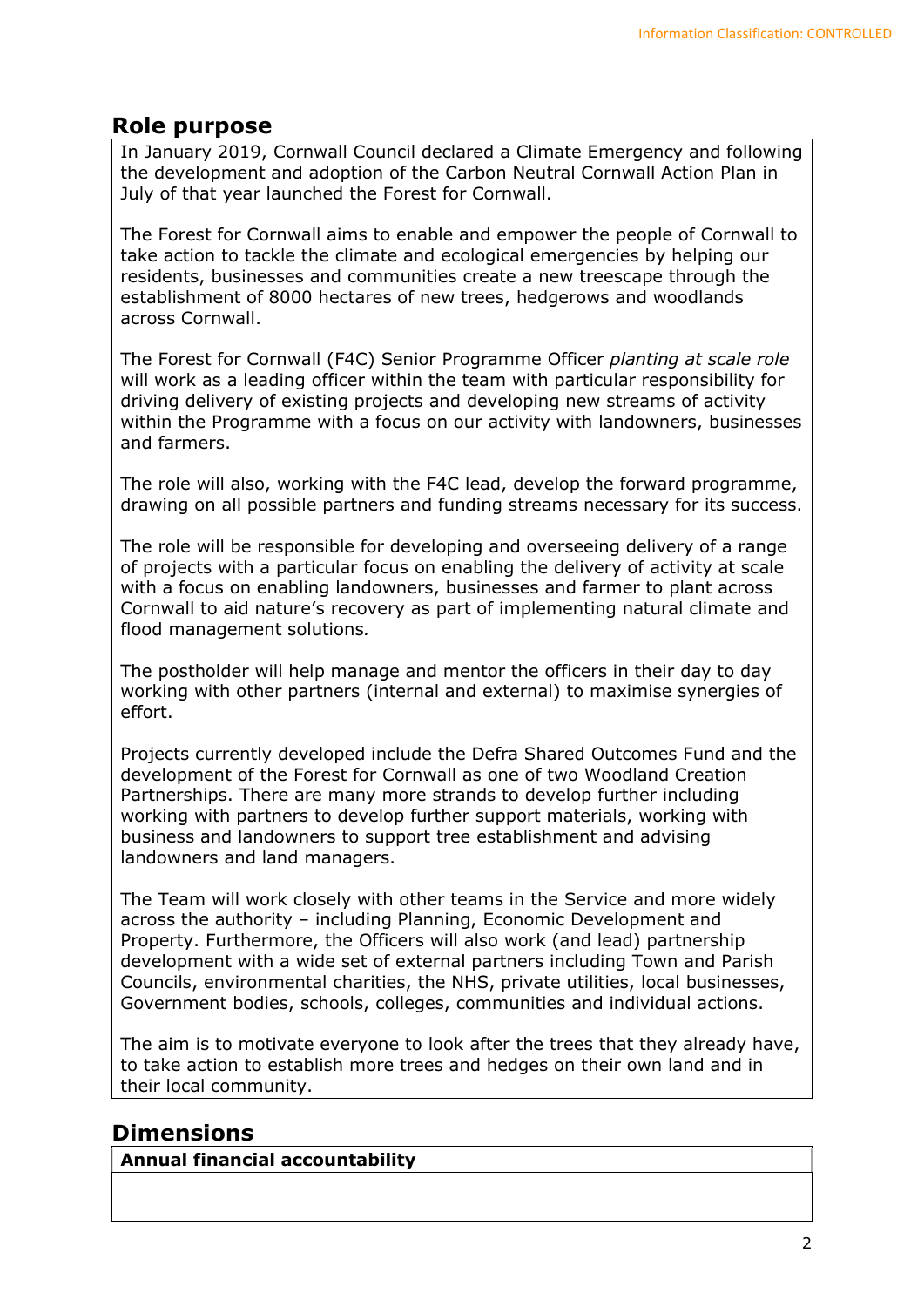The role will be allocated both revenue and capital funds within the Programme. Whilst there are current funds (both revenue and capital) the postholder will work with the F4C lead to extend the financial reach of the Forest for Cornwall.

### Direct accountability for the following roles

A team of up to 5 officers

### Total number of employees that report to the role (directly and indirectly)

Up to 5 Project Officers and support roles

Furthermore the postholder will be required to coordinate the work of colleagues/project teams within and outside the team to drive forward projects or activities.

# Accountabilities

- Support the management of the F4C Team and maintain regular liaison with other teams across the service and in other services (particularly Property (Farms), planning and Carbon Neutral Team). Facilitate F4C Team meetings and internal updates to ensure maximum engagement of others.
- Oversee, assess and constantly seek to improve quality of advice being offered as part of F4C work, constantly benchmarking against best practice.
- Coordination of aspects of the F4C programme (and component projects) delivery on time and within budget, ensuring quality standards are met at all times ensuring, with a Project Manager that our business systems are effective and deliver both our Programme and customer needs.
- Work with F4C Lead to develop business case for new project areas. This will include exploring new financial flows for trees and woodlands in Cornwall.
- Support F4C Lead to report progress to the Project Board, Steering Group and funders by completing the required documentation in a timely manner
- Supervise the procurement and delivery of contracts to ensure they are delivered to time and budget, and adhere to the project plan (e.g. 'carbon offer')
- Support Partnership Forum development and maturation, maintaining regular contact with all stakeholders to ensure excellent running in keeping with the principles of the F4C and CC.
- Manage and ensure synergy of developing projects with wider F4C and CC ambitions (e.g. Nature Recovery Network), Carbon Neutral Plans etc., ensuring that the outcomes are maximised.
- Contribute to the development of briefs, business cases and promotion of the F4C as required.
- With team supervise and co-ordinate contractors and consultants used to develop project proposals, including communication, outreach and engagement.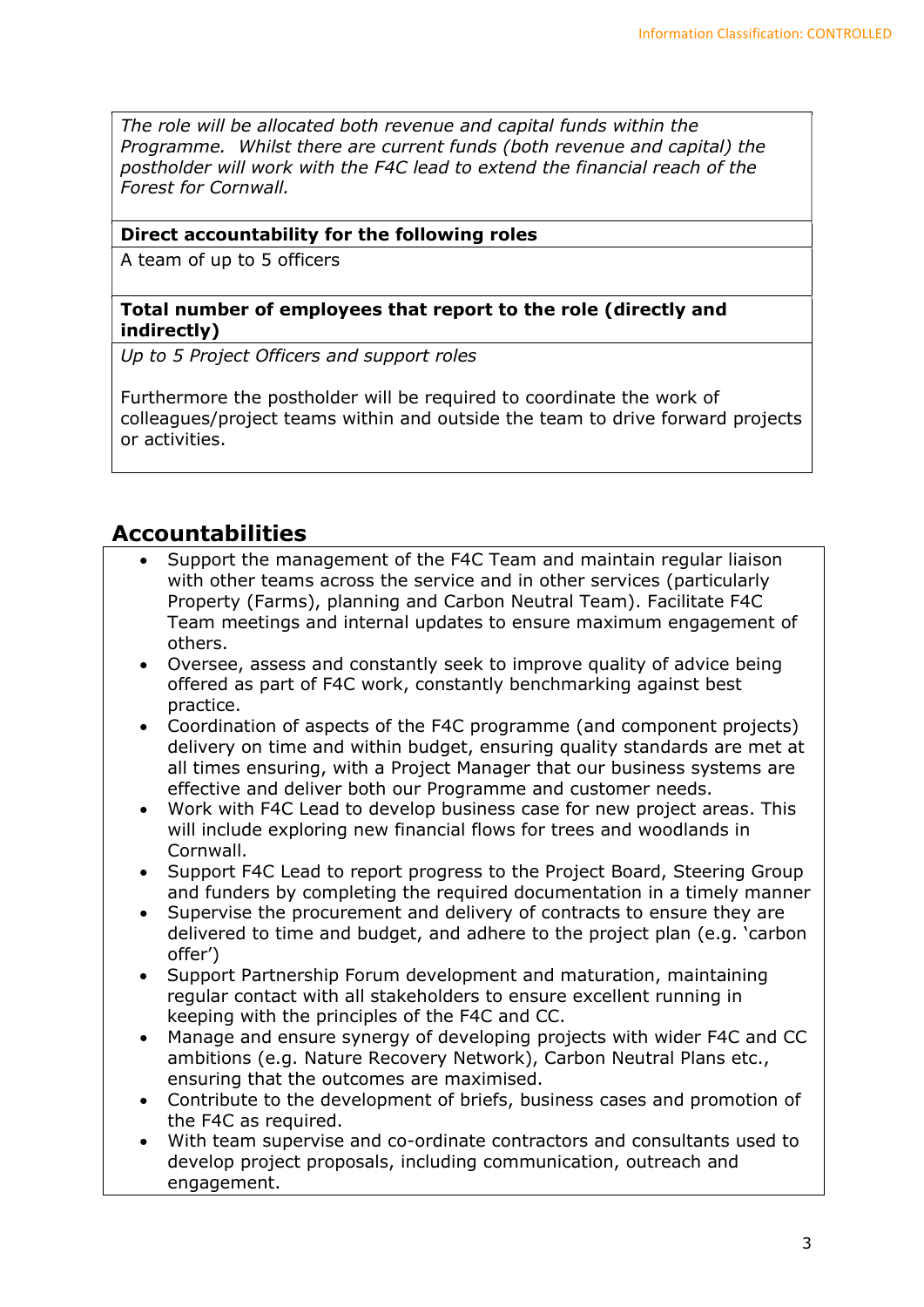- Develop, implement and review an effective communication strategy between all parties (internal and external) to keep F4C in the public consciousness.
- Review all project documentation and fulfil the central coordination role.
- With F4C lead develop medium term plans for F4C including, where appropriate sustainable exit strategies for existing activities and new activities to develop.
- Undertake other duties appropriate including deputising for the F4C Lead as appropriate.

# Corporate accountabilities

# Information security and governance

Manage information in line with the Council's policies, procedures and guidance on subjects such as Data Protection, Freedom of Information, confidentiality, information security and sharing, the information lifecycle and data quality, to ensure compliance and efficient and effective information governance

## Safeguarding

Maintain awareness of Council policies and practices regarding the safeguarding of children, young people and/ or adults who may be at risk. Report concerns/ allegations in accordance with corporate guidance and procedures

## Equality & Diversity

Work to eliminate unlawful discrimination, harassment and victimisation and report incidents as they occur. Treat everyone with dignity and respect and ensure individual's needs are met. Challenge inappropriate behaviour and language constructively, advising on alternatives so the opportunity for change can be considered

## Customer Experience

Drive to continually improve customer satisfaction and maintain a clear and consistent focus on delivering outstanding customer experience

## Health, Safety and Wellbeing

Proactively manage health and safety risks and lead on the creation of a positive health and safety culture to safeguard the health, safety and wellbeing of yourself and others. Understand your health and safety responsibilities and lead on compliance with council policy and procedures.

## Key objectives

- Oversee and drive the planting at scale project delivery strand of the F4C programme
- Work with F4C Lead to form, develop and mature the F4C Team laying the foundations for a highly effective team.
- Contribute to the Discovery phase of the F4C and further evolve the platform for successful Delivery Phase.
- Contribute to the business cases for Partnership funding with key funders for longer term case with support from the Project Team.
- Lead delivery of key programme components (e.g. carbon offer, key task and finish groups etc.) and other elements to enable activity at scale.
- With Team, develop next stage projects for key elements including, additional contributory offers, funding bids and effective communication delivery.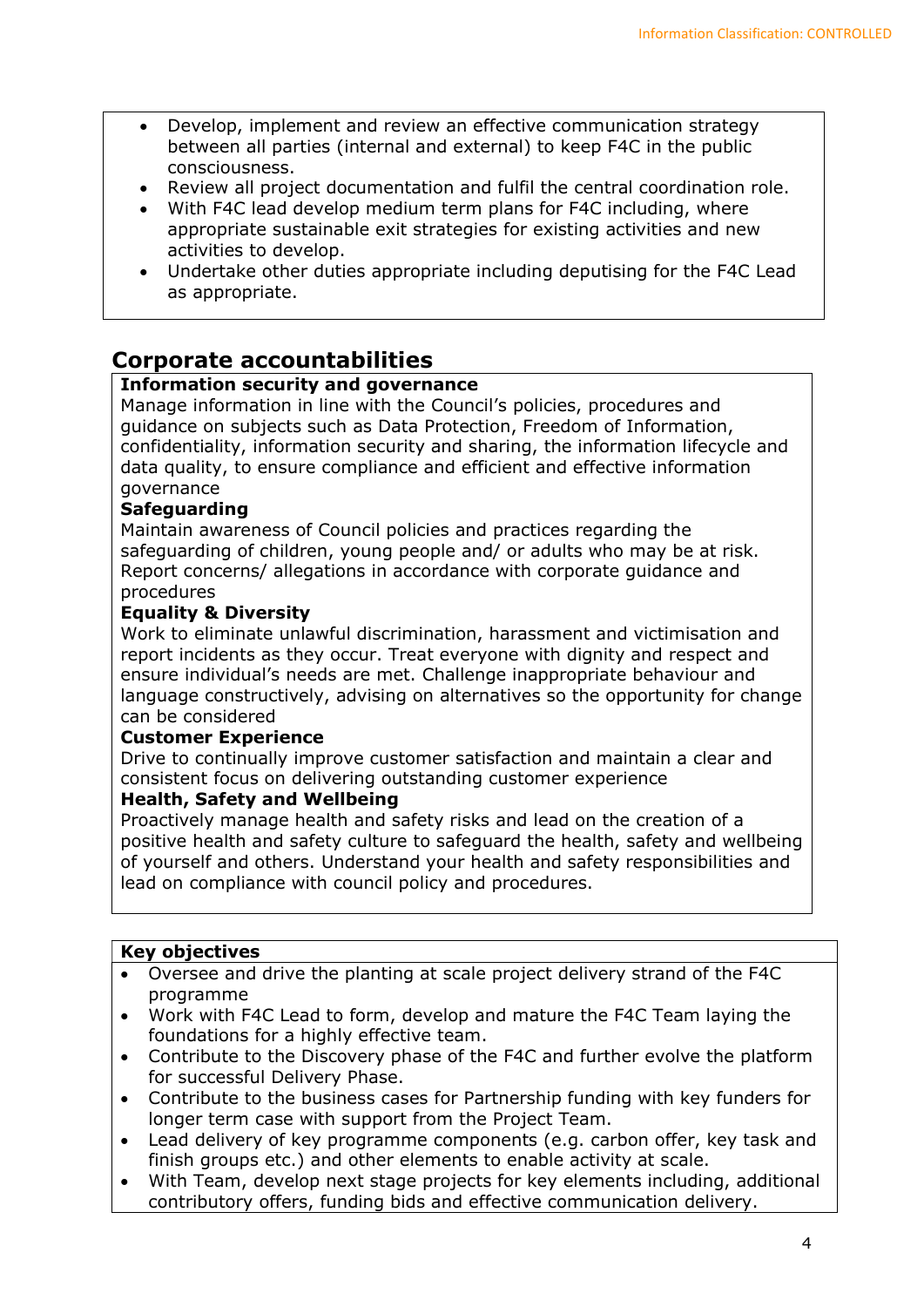- With Team, develop next stage projects for key elements including Defra Woodland Creation Partnership funs and agreed partnership projects.
- Develop, and with team, implement and review an effective communication strategy between all parties (internal and external) to keep F4C in the public consciousness. The plan should ensure all stakeholders are able to make a contribution to the F4C programme and its sub projects.
- Submit progress reports and claims as required to CC and funding partners. Provision of Programme and Project updates to Partnership Forum and key internal stakeholders (working to Programme Lead)
- Working with Project Manager, establish systems and procedures to ensure the smooth running of the Programme and its component projects and for monitoring, evaluation and funding purposes as new workstreams are developed.

# Competencies and other requirements

We use the following criteria below to assess your suitability for the role; please refer to the recruitment & selection column to establish at which stage the criteria are assessed. Requirements assessed at the 'Application' stage represent the minimum essential requirement for shortlisting purposes

| <b>Behaviours</b>                                                                                                                                                                                                                                                                                                                                                                                                                                                                                                                                                                                                                                                                                                                                                                                                                                                                 | <b>Recruitment and</b><br>selection |
|-----------------------------------------------------------------------------------------------------------------------------------------------------------------------------------------------------------------------------------------------------------------------------------------------------------------------------------------------------------------------------------------------------------------------------------------------------------------------------------------------------------------------------------------------------------------------------------------------------------------------------------------------------------------------------------------------------------------------------------------------------------------------------------------------------------------------------------------------------------------------------------|-------------------------------------|
| <b>Working together</b><br>You understand and focus on customer satisfaction and work well<br>with colleagues and partners.<br>You deliver exceptional customer service - you understand<br>$\bullet$<br>and are attentive to the needs of your customers<br>You listen to the views of others and seek them out<br>You support and show consideration for others<br>$\bullet$<br>You work well with colleagues and partners and acknowledge<br>$\bullet$<br>the different ideas, perspectives and backgrounds of others<br>You are committed to the protection and safeguarding of<br>$\bullet$<br>children, young people and vulnerable adults<br>You share information and expertise with others<br>$\bullet$<br>You are honest, you respect and you build relationships of<br>$\bullet$<br>trust<br>You share your achievements and acknowledge the<br>achievements of others | Interview                           |
| <b>Resourceful</b><br>You apply expertise, solve problems and make improvements to<br>deliver the best possible customer outcomes.<br>You plan and organise your work and manage your time<br>$\bullet$<br>effectively<br>You gather relevant information, analyse it and make timely<br>$\bullet$<br>informed decisions in the course of your work<br>You are flexible and adaptable<br>$\bullet$<br>You respond constructively to change<br>$\bullet$<br>You demonstrate financial awareness relevant to the job you<br>do<br>You use your initiative and are creative in problem solving                                                                                                                                                                                                                                                                                       | Interview                           |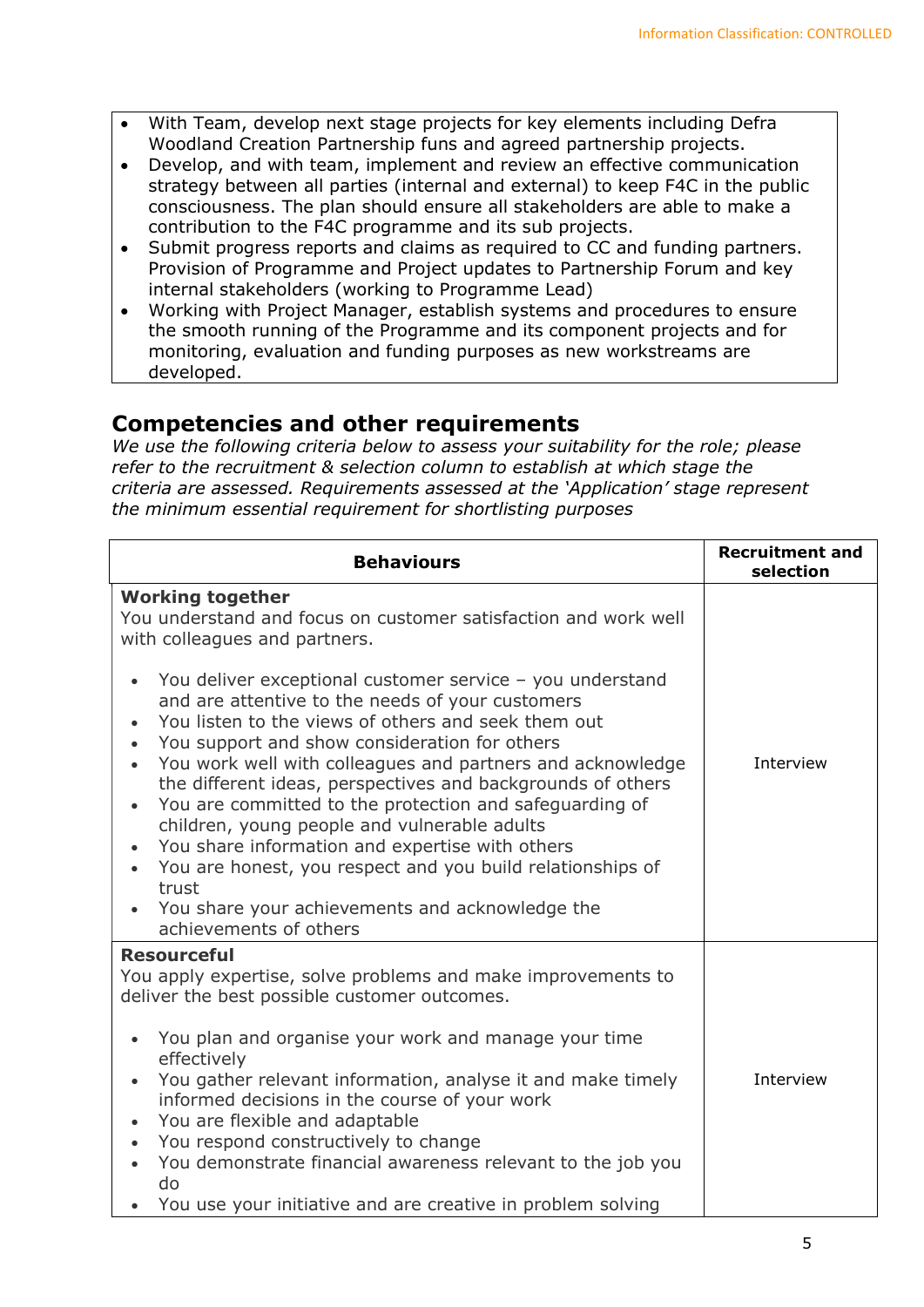| • You deliver results and demonstrate commitment to serving<br>customers                                                                                                                                                                                                                                                                                                                                                                                                                                                                                                                                                                                                                                                                                                                                                                                                                                                                                                                                                                                                                                                                                                                             |           |
|------------------------------------------------------------------------------------------------------------------------------------------------------------------------------------------------------------------------------------------------------------------------------------------------------------------------------------------------------------------------------------------------------------------------------------------------------------------------------------------------------------------------------------------------------------------------------------------------------------------------------------------------------------------------------------------------------------------------------------------------------------------------------------------------------------------------------------------------------------------------------------------------------------------------------------------------------------------------------------------------------------------------------------------------------------------------------------------------------------------------------------------------------------------------------------------------------|-----------|
| <b>Personal responsibility</b><br>You take responsibility for your work, your environment and your<br>development.                                                                                                                                                                                                                                                                                                                                                                                                                                                                                                                                                                                                                                                                                                                                                                                                                                                                                                                                                                                                                                                                                   |           |
| You are trustworthy and reliable<br>You pay attention to your own health, safety and wellbeing<br>$\bullet$<br>and that of others<br>You acknowledge errors, report them as appropriate and play<br>$\bullet$<br>your part in addressing them<br>You appropriately challenge unhelpful behaviour<br>You seek feedback and review your own contribution<br>You are open to change and improvement<br>You take responsibility for your development<br>$\bullet$<br>You are enthusiastic about and take pride in your work<br>$\bullet$<br>You act as an ambassador for the Council to our customers                                                                                                                                                                                                                                                                                                                                                                                                                                                                                                                                                                                                    | Interview |
| Engaging leadership<br>You create a healthy and engaging working environment by<br>building trusting and supportive relationships, encouraging<br>development, recognising achievement and tackling<br>underperformance.<br>You give clear direction, you delegate appropriately and you<br>provide a supportive environment in which team members can<br>learn, grow and take responsibility<br>You take opportunities to influence and contribute to<br>strategic planning and development<br>You help your team to understand how their work<br>contributes to delivering the Customer Service Promise and what<br>the Council is trying to achieve<br>You create opportunities to interact personally with all<br>members of your team, you actively encourage team members to<br>share their views and concerns and you give feedback on the<br>outcome<br>You take time to understand the strengths of your team<br>and you encourage and support their development<br>You coach your team to fulfil their potential and recognise<br>individual and team achievements<br>You identify and effectively address your responsibilities for<br>customers, people, finance, performance and change | Interview |

| Knowledge, skills and experience                                                                                                                                                 | <b>Recruitment and</b><br>selection |
|----------------------------------------------------------------------------------------------------------------------------------------------------------------------------------|-------------------------------------|
| A successful and demonstrable track record of successful project<br>and or programme delivery within a relevant sphere.                                                          | Application and<br>interview        |
| Successful and consistent achievement in a senior delivery role in<br>a relevant field demonstrating excellent skills including coaching,<br>mentoring, motivation and feedback. | Application                         |